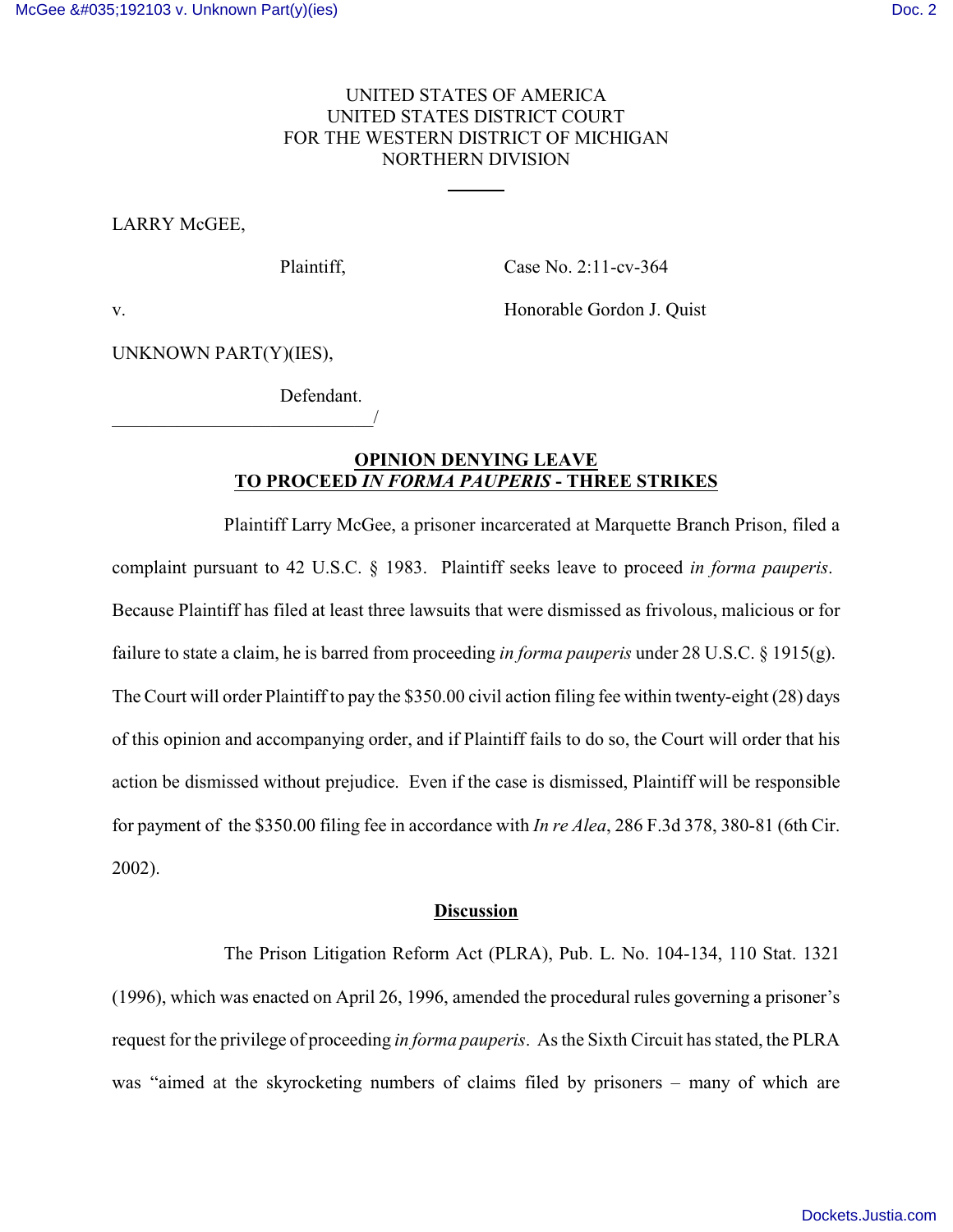meritless – and the corresponding burden those filings have placed on the federal courts." *Hampton v. Hobbs*, 106 F.3d 1281, 1286 (6th Cir. 1997). For that reason, Congress put into place economic incentives to prompt a prisoner to "stop and think" before filing a complaint. *Id.* For example, a prisoner is liable for the civil action filing fee, and if the prisoner qualifies to proceed *in forma pauperis*, the prisoner may pay the fee through partial payments as outlined in 28 U.S.C. § 1915(b). The constitutionality of the fee requirements of the PLRA has been upheld by the Sixth Circuit. *Id.* at 1288.

In addition, another provision reinforces the "stop and think" aspect of the PLRA by preventing a prisoner from proceeding *in forma pauperis* when the prisoner repeatedly files meritless lawsuits. Known as the "three-strikes" rule, the provision states:

> In no event shall a prisoner bring a civil action or appeal a judgment in a civil action or proceeding under [the section governing proceedings *in forma pauperis*] if the prisoner has, on 3 or more prior occasions, while incarcerated or detained in any facility, brought an action or appeal in a court of the United States that was dismissed on the grounds that it is frivolous, malicious, or fails to state a claim upon which relief may be granted, unless the prisoner is under imminent danger of serious physical injury.

28 U.S.C. § 1915(g). The statutory restriction "[i]n no event," found in § 1915(g), is express and unequivocal. The statute does allow an exception for a prisoner who is "under imminent danger of serious physical injury." The Sixth Circuit has upheld the constitutionalityof the "three-strikes" rule against arguments that it violates equal protection, the right of access to the courts, and due process, and that it constitutes a bill of attainder and is *ex post facto* legislation. *Wilson v. Yaklich*, 148 F.3d 596, 604-06 (6th Cir. 1998); *accord Rodriguez v. Cook*, 169 F.3d 1176, 1178-82 (9th Cir. 1999); *Rivera v. Allin*, 144 F.3d 719, 723-26 (11th Cir. 1998); *Carson v. Johnson*, 112 F.3d 818, 821-22 (5th Cir. 1997).